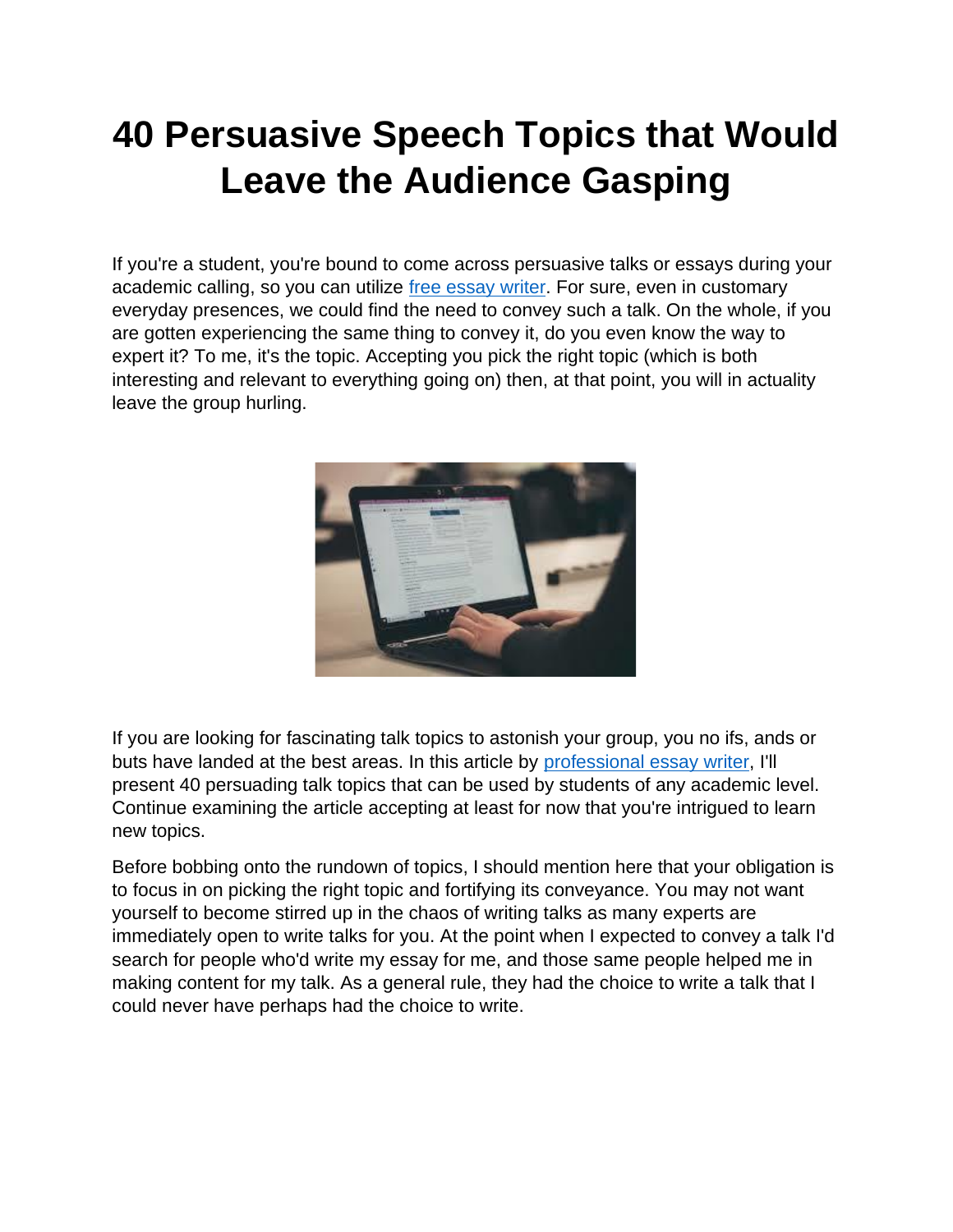## **40 Persuasive Speech Topics**

I will disconnect topics proposed by [expert essay writer](https://youressaywriter.net/) into different classes so you can peruse your area of interest.

### **Education**

- 1. Students should be get made up for getting good grades
- 2. Distant learning is eliminating the certified substance of leaning
- 3. Schools should ban homework
- 4. Laws associated with school uniforms are unlawful
- 5. More unambiguous subjects should be introduced at the school level

6. Schools should step through a mandatory exam from students for entering auxiliary school

- 7. Athletic activities at the college and schools level should be paid
- 8. Single-sex colleges should be diminished
- 9. Bullies at school should be straightforwardly kicked out
- 10. Mandatory handwriting classes should be done at elementary school
- 11. Grades do not portray a youngster's academic level

#### Social

1. Kids more youthful than 15 should not be given admittance to long range informal correspondence districts

- 2. Parents to be should be given mandatory supporting representations
- 3. Kids should be paid by their people for home assignments
- 4. Everyone should have free admittance to the web
- 5. Gaming occupation should be dealt with more in a genuine manner
- 6. Pets should be allowed in schools and the workplace
- 7. Kids should be allowed to pick their own bedtime.
- 8. A greatness pageant is an overall discriminatory event and should be banned
- 9. School starting time should be conceded
- 10. Every adolescent should get mandatory early education